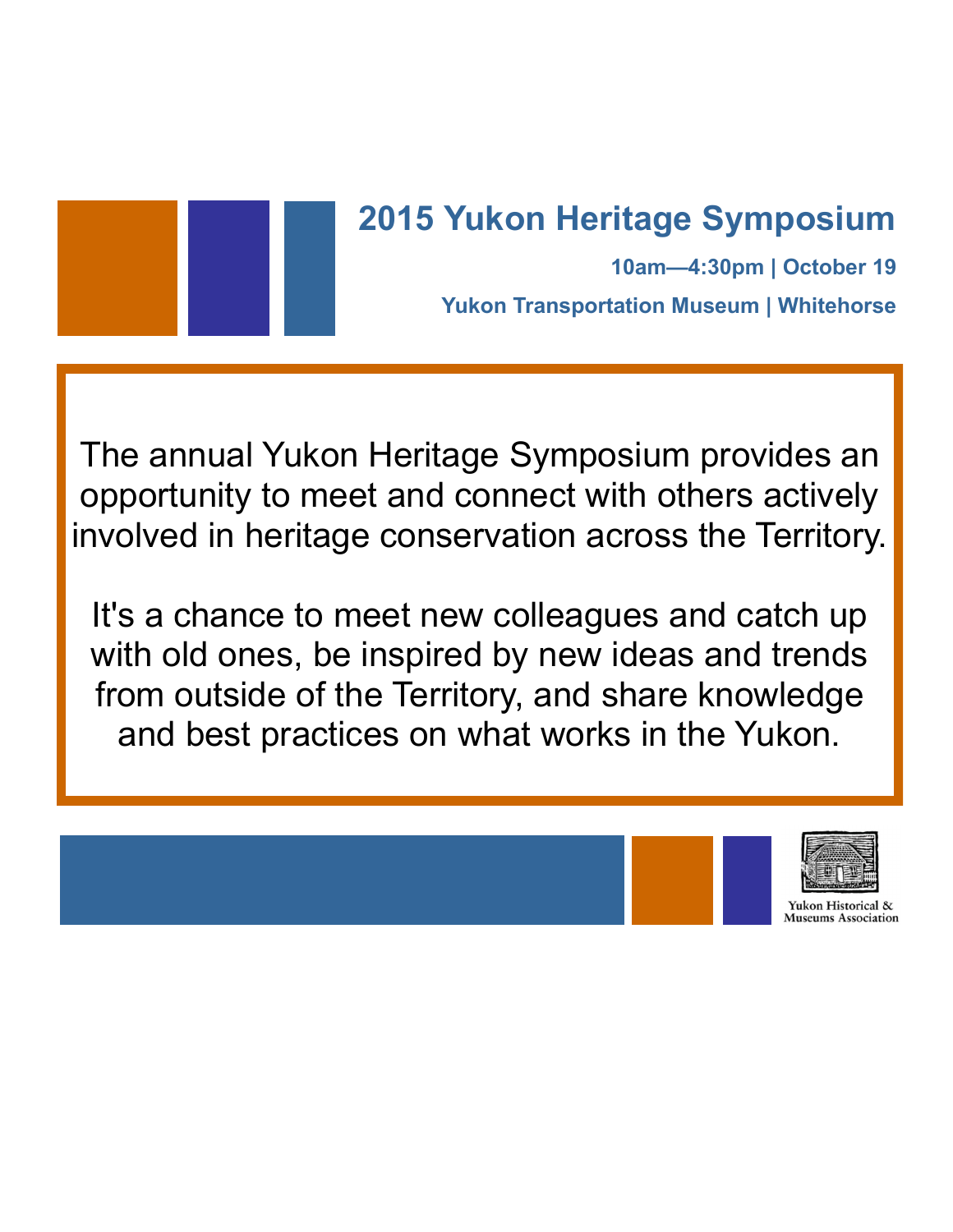**2015 Yukon Heritage Symposium | 10am—4:30pm | October 19 | Yukon Transportation Museum**

### **Program**

### **10:00am: Welcome**

**10:15-11:15am: ROUNDTABLE | CULTURAL TOURISM**

**Cultural Tourism along the Silver Trail Aboriginal Cultural Tourism and the Yukon Watson Lake cultural tourism** 

**11:15-11:30am: Morning Break**

**11:30-12:30pm: ROUNDTABLE | DIGITAL MEDIA:** 

**ENGAGEMENT AND PRESERVATION STRATEGIES Digital Strategy Development Thoughts and Considerations before initiating digital preservation Community blogging: could it work here?** 

**12:30-1:30pm: Lunch (provided)**

**1:30-2pm: Update from the Yukon Historical & Museums Association**

### **2-3:00pm ROUNDTABLE | HUMAN RESOURCES, LABOUR ISSUES**

**AND THE YUKON HERITAGE SECTOR**

**Developing an adaptable labour market:** 

**A conversation on Training, Recruitment and Employee Retention** 

### **3:00-3:15pm: Afternoon Break**

#### **3:15-4:15pm: Open Forum**

*An open discussion period for folks to share their news and events, discuss upcoming work or anything else they'd like to share!*

**4:15pm: Wrap up**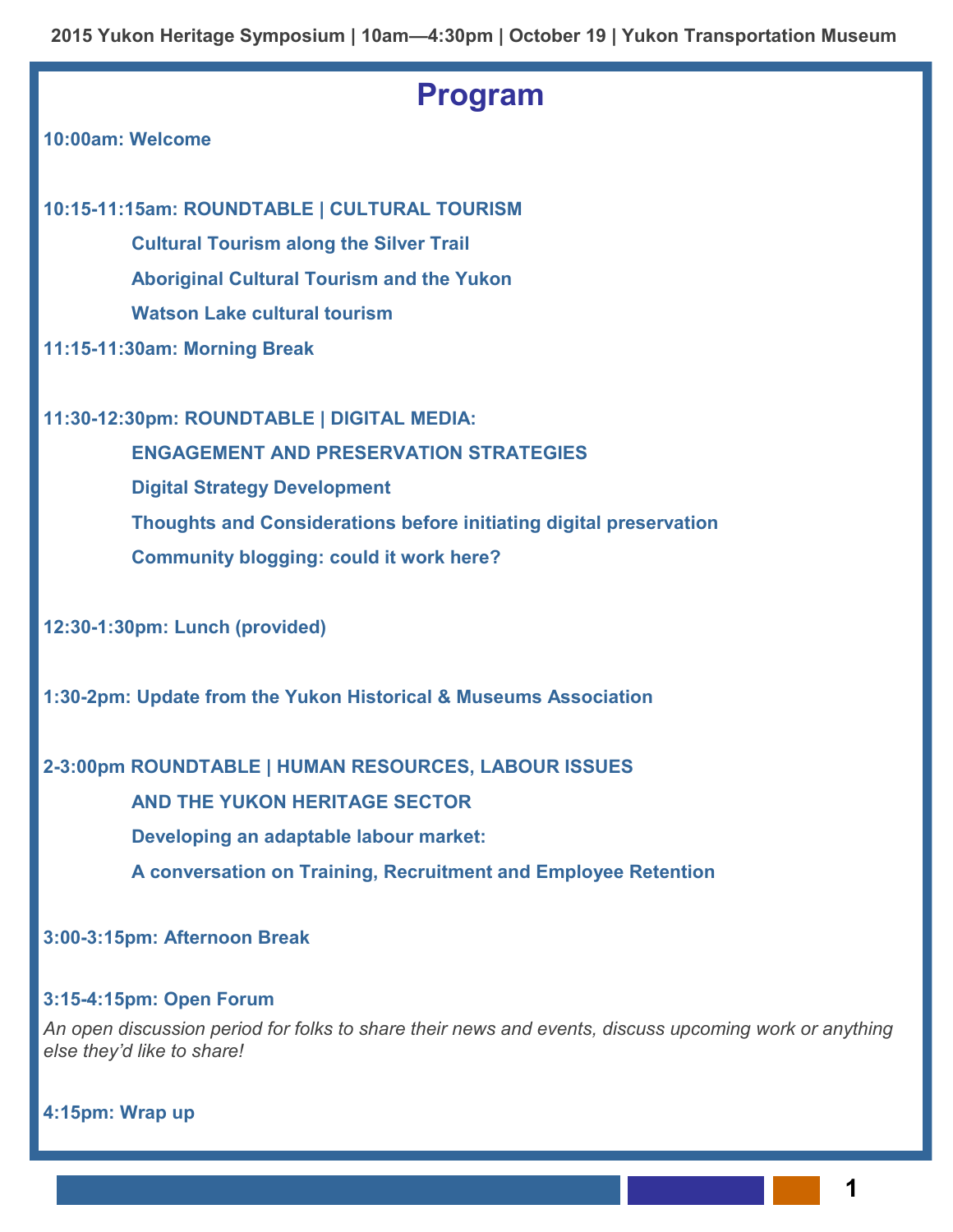## **Roundtable | Cultural Tourism**

For over a century, tourism has existed as in industry in the Yukon, and today is one of the largest industries in the world. The Yukon has a unique spirit of place and is home to many strong, compelling stories which form the backbone of our cultural tourism economy. Tourism can play a role in the social and economic development of a region, but there is a need to ensure this development is balanced, responsible and sustainable. In our first roundtable, we'll look at cultural tourism activities occurring throughout the Territory. How are Yukoners balancing the needs of their communities with the needs of tourism? What does sustainable cultural tourism look like for the Yukon and its communities? How can we work together as a heritage community to sustain and tell our stories for the benefit of current and future generations?

### **Charlene Alexander |** *Sharing Our Stories: Developing Cultural Tourism in First Nations Communities*

**Charlene Alexander** is the Executive Director or Yukon First Nations Culture and Tourism Association and Co-Founder/Executive Producer of the Adaka Cultural Festival. Her career in the cultural sector began in Inuvik, NWT where she founded and produced the Great Northern Arts Festival. Since moving to the Yukon in 1998, Charlene has been involved in many initiatives including Arts Underground, Yukon Buyers Show and the Yukon First Nations 2010 project.

### **Scott Buchanan |** *Keno Cultural Tourism: The ever-unfolding story at the end of the road*

**Scott Buchanan** has spent 29 years working in the heritage sector as a heritage resource manager, archaeologist and researcher. Scott has a strong focus on First Nations heritage, traditional knowledge & oral history, archives, community museums, National Historic Sites, Canadian Heritage Rivers, cultural landscapes and the big picture of small things and people long forgotten that speak to our collective national identity. I got the bug for the past when I was five and my first job in heritage when 14 - it's in me deep and try as I might, I just can't seem to wash it out.

### **Susan Drury |** *Building Cultural Tourism in Watson Lake*

**Susan Drury** has lived in Yukon since 1984 – 21 years in Whitehorse, 2 years in Old Crow and 8 years in Watson Lake where her husband, Barry, currently works for Yukon Government. In 2005, she retired from Yukon College in Whitehorse and has remained retired in Watson Lake except for her volunteer work that includes the Watson Lake Historical Society formed in 2011. She's currently the President of the Society.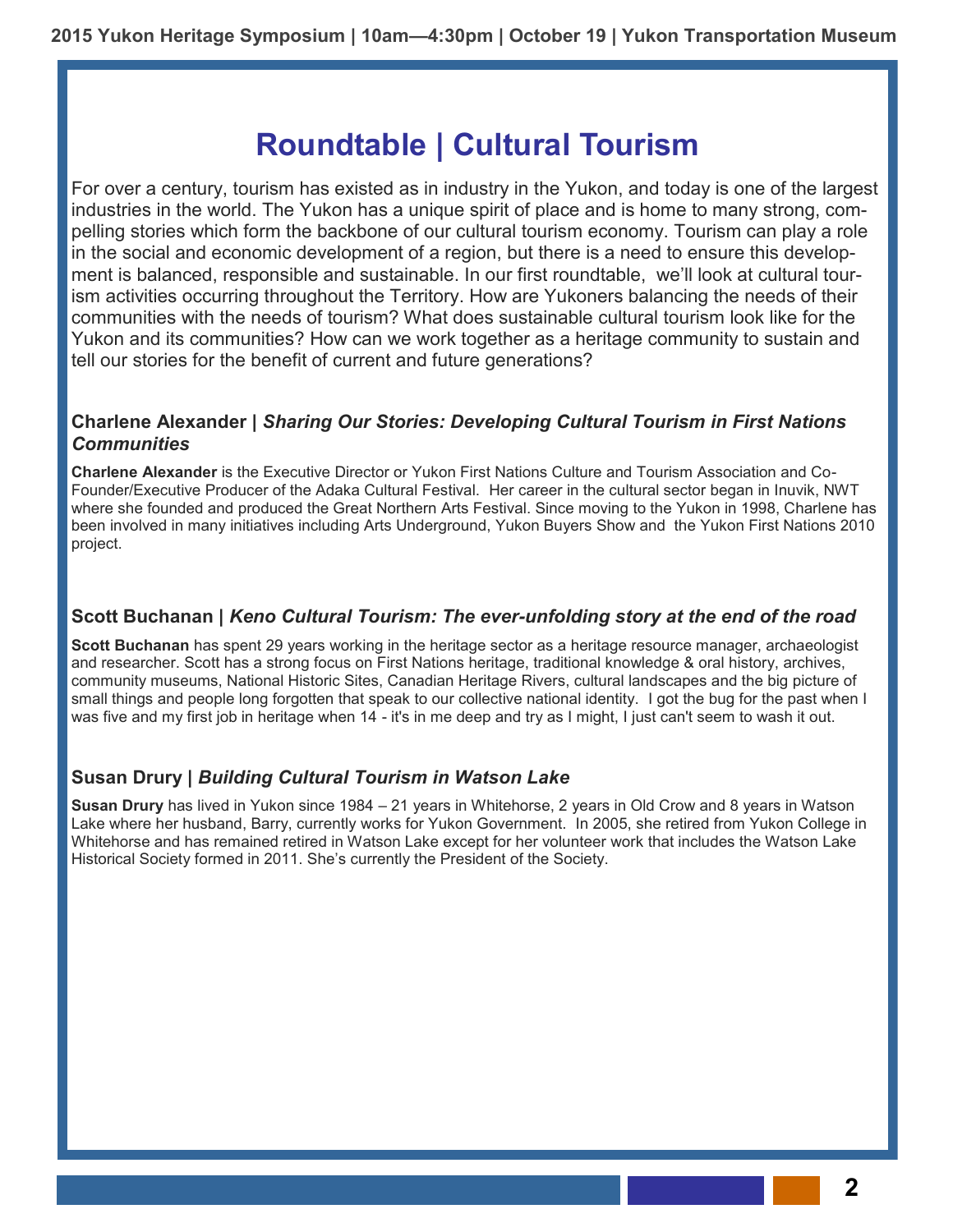## **Roundtable | Digital Media:**

## **Engagement and Preservation Strategies**

With the advent of the digital revolution, there are many new tools people are using to connect and communicate with one another. While there are great opportunities to use these tools to engage new audiences for heritage organizations, to streamline office work or to market and promote activities, they also bring new challenges to their management and preservation. How are Yukoners using digital media to engage, connect and share? What are some of the things we should think about as we manage our 'paperless' digital records? What works—and what doesn't?

### **Katie Newman and Mary Bradshaw |** *Digital Strategy Development*

We will present highlights of our digital strategy, why we feel it has provided us with an essential *roadmap and some interesting usage statistics that we unearthed in the process.* 

**Katie Newman** is the Marketing & Development Director at the Yukon Arts Centre, and works with Yukon's heritage community as a YHMA board member. She believes digital tools can play a pivotal role in preserving and promoting our cultural landscape, and brings her experience in web administration, mobile app development, CRM and cultural planning to the industry. Katie holds a Graduate Certificate in Culture & Heritage Site Management and a BFA in Photography Studies.

**Mary Bradshaw** is the Gallery Director/Curator at the Yukon Arts Centre, and is committed to inspiring, educating and dialoguing with the public through works of art. Her Masters of Arts in Museum and Gallery Studies combined with strong success in exhibition project management, budgeting and planning have led her to various cultural administration roles in the North.

### **Sylvie Binette |** *Community Blogging in the Yukon: Can this be done?*

We will explore a community blogging initiative led by the Children's Museums of Indianapolis and *discuss its relevance in Yukon.* 

**Sylvie Binette** devotes her time in connecting people to places through stories, experiences and social engagement. She works at planning, exhibits, storytelling, training and coaching for Museums, Tourism and Heritage. To contact Sylvie Binette, email Binette\_sylvie@hotmail.com

### **David Schlosser |** *Thoughts and Considerations before initiating Digital Preservation*

*Digital preservation is a time consuming, expensive and challenging undertaking. David will discuss some of the first steps that need to be considered before setting out on such an initiative.* 

**David Schlosser** has been the Digital Archivist at Yukon Archives since 2010. He is the lead on developing their digital preservation management program to allow the Archives to acquire, preserve and provide access to born digital and digitized records.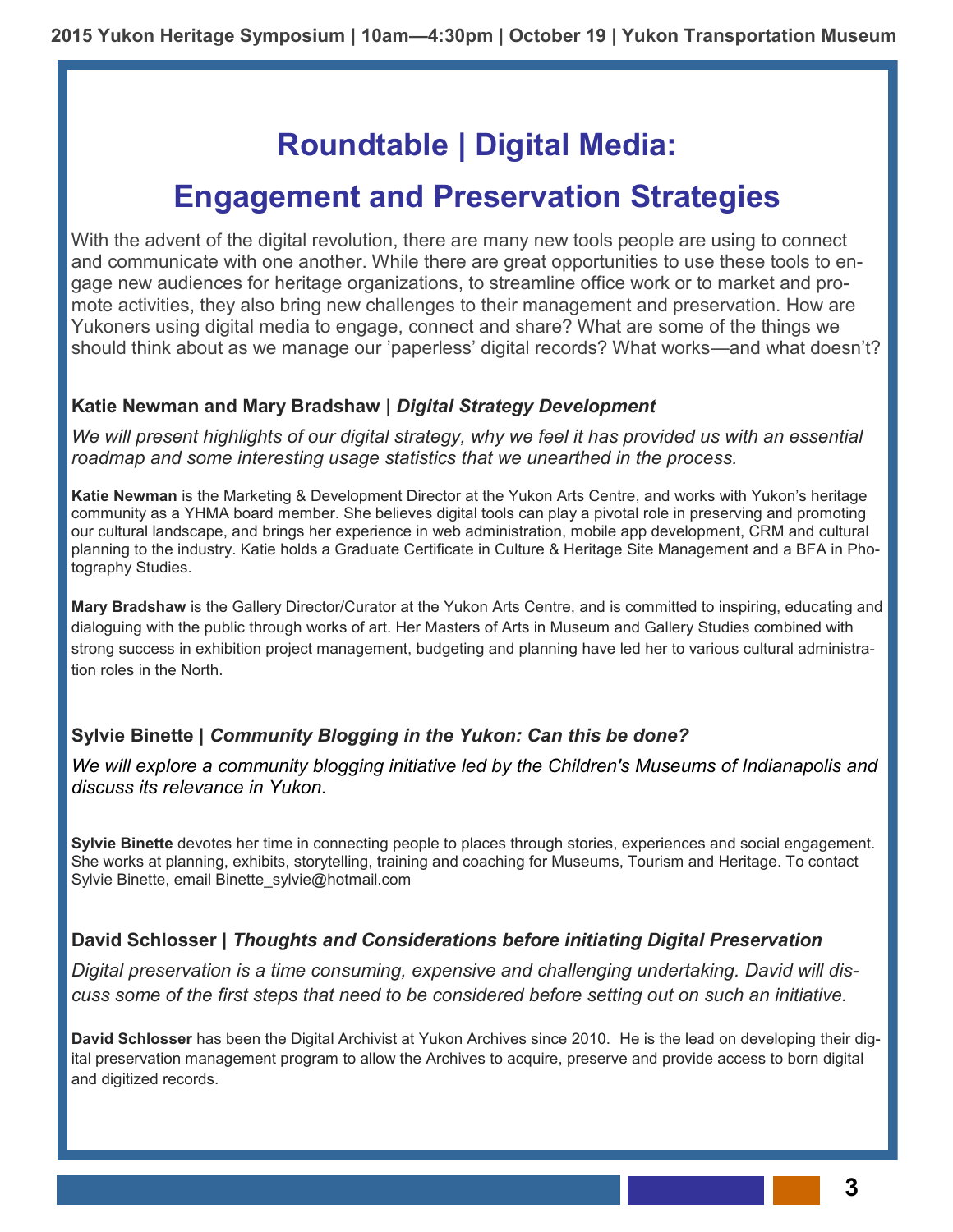# **Roundtable | Human Resources, Labour Issues and the Yukon Heritage Sector**

For our final roundtable session of the day, we will be joined by folks from the YG Department of Education and Economic Development. According to a 2004 economic impact study, the Yukon heritage sector—comprised of 14 institutions—contributed over \$3 million to the Yukon's GDP and provided 50 person-years of employment. The sector has since grown to over twenty heritage institutions, as well as government and private enterprise. While there are some unique challenges to the human resources question of the Yukon heritage field, the field also shares a lot of challenges with other northern labour sectors. This is where the Yukon's Labour Market Framework may play a role.

### **Tracy Camilleri and Kieran Slobodin |** *Developing an adaptable labour market: A conversation on Training, Recruitment and Employee Retention*

*An interactive conversation on the initiatives developed by labour market stakeholders involved in the implementation of the Yukon's Labour Market Framework with a focus on the topics of training, recruitment and retention.*

**Tracy Camilleri** works as a Labour Market Development Officer for the Department of Education. She is responsible for the Community Training Fund and plays a coordination role with the Yukon Literacy Strategy and the Labour Market Framework. She is a proud member of the Carcross Tagish First Nation.

**Kieran Slobodin** works as Manager for Enterprise Development Services with the Department of Economic Development. He is responsible for offering business support services to enable the development of Yukon's small and medium enterprise community. He is also the territorial co-chair of the Recruitment and Employee Retention Strategy Committee.